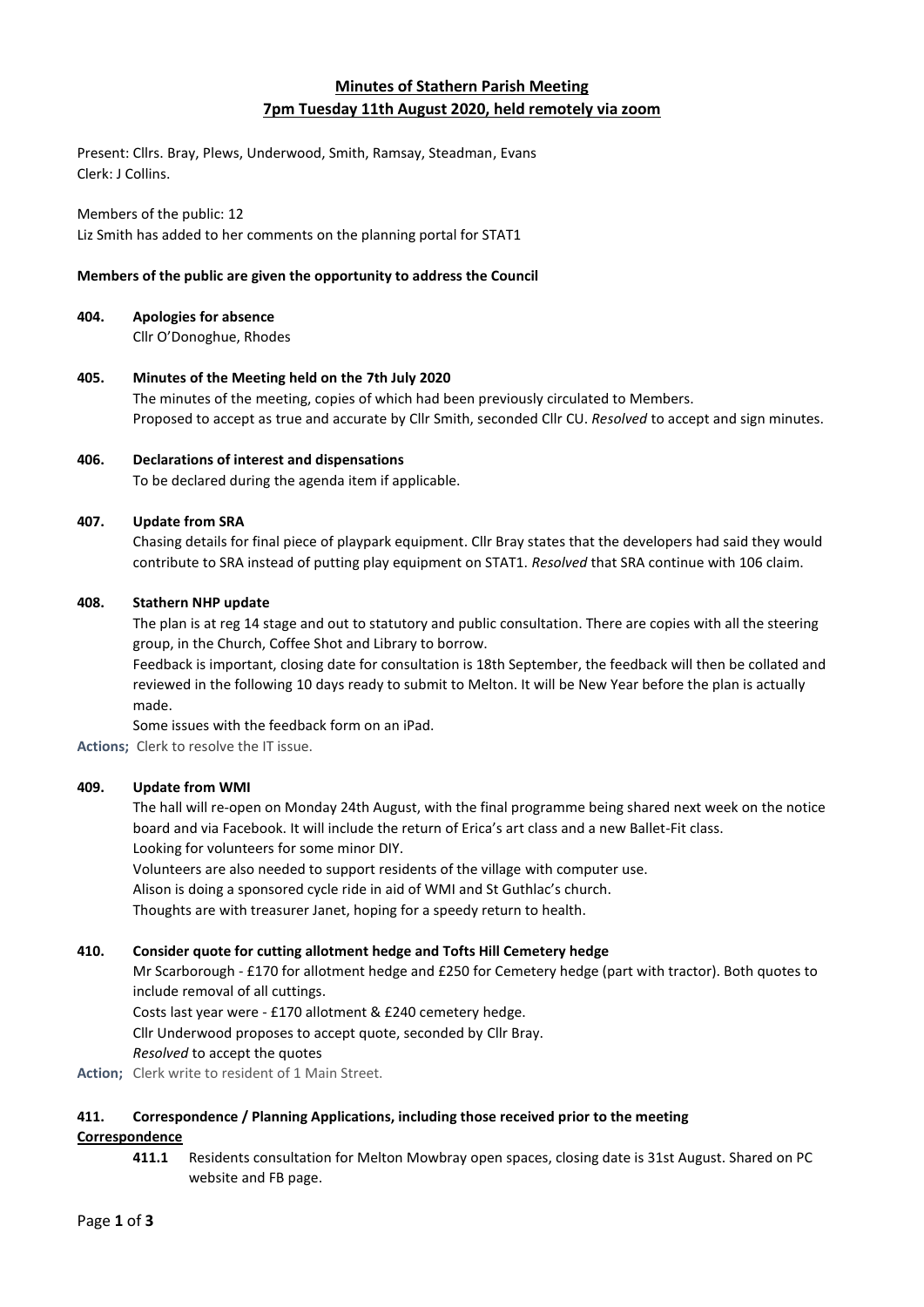**411.2** Any views on the proposed changes to use of Red Diesel. currently permitted for pretty much any off road use. From 1st Apr 22 will be limited to just agricultural and related use, use by railways and use for noncommercial heating purposes.

## **Planning Applications**

- **411.3 20/00865/TCA –** Willow Cottage, 26 Harby Lane, fell 1 Willow tree Insecure hedge boundary, tree is category U on survey meaning serious irremediable structural defect. Cllr Smith has an interest in this application. *Resolved* no comment
- **411.4 20/00828/DIS –** Variation of conditions 4 (landscaping) and 10 (maintenance of surface water drainage) for application 19/00500/VAC, STAT2. Cllr Smith declares an interest. Cllr Bray proposes objection seconded by Cllr Ramsay. *Resolved* to object that the hedge and trees to be retained which have been removed and also the water storage is not proposed to be maintained.

**Action;** Clerk send in objection

**411.5 2000700/TCA** – 24-26 Main St, T1 Sycamore x 2 repollard, T2 Willow repollard, T3 Hawthorn remove northerly stem to reduce overshadowing. – *Resolved* no comment.

## **412. Payments and Receipts**

## *Payments*

| Clerk salary (4 weeks)   | £561.00 | 22677           |
|--------------------------|---------|-----------------|
| <b>SSE</b>               | £91.76  | D/D taken 21/07 |
| HP Instant ink           | £4.50   | 22678           |
| Zoom Aug                 | £14.39  | 22678           |
| R Scarborough July       | £400.00 | 22679           |
| J Toon (cemetery)        | £170.00 | 22680           |
| Greenfields countryside  | £474.00 | 22681           |
| Water Plus (allots)      | £107.27 | 22682           |
| B & H Midland (printing) | £610.00 | 22683           |
|                          |         |                 |

*Resolved* that the invoices have been scanned, sent to and inspected by Cllrs, payments approved and cheques to be signed by Cllr Underwood / Smith

## *Receipts*

| <b>Burial fees</b> | £210.00 |
|--------------------|---------|
| <b>Burial fees</b> | £620.00 |

## *Playpark account*

*Payments*

None

## *Receipts*

## None

**Actions;** Thank Greenfields for the speed and quality of the work they did. Also request an estimate for the recommended tree works. Inform Roger Hawkins.

# **413. Blacksmith End planning appeal – Any updates on status prior to meeting**

No further information at this time.

# **414. STAT1 development – Any updates prior to meeting**

Meeting with developers, planners and PC last night. Disappointed with Davidsons lack of interest in changing anything.

Stream management – happy to take responsibility of maintaining the stream.

Happy with lots of landscaping and ecological issues being in conditions

Very anti any change to the layout

Tandem parking is not good

Earliest date for committee for this application is 3rd September, giving until the end of August for comments. Cllr Bray has circulated a list of potential conditions to forward to Jim Worley, all to read and check.